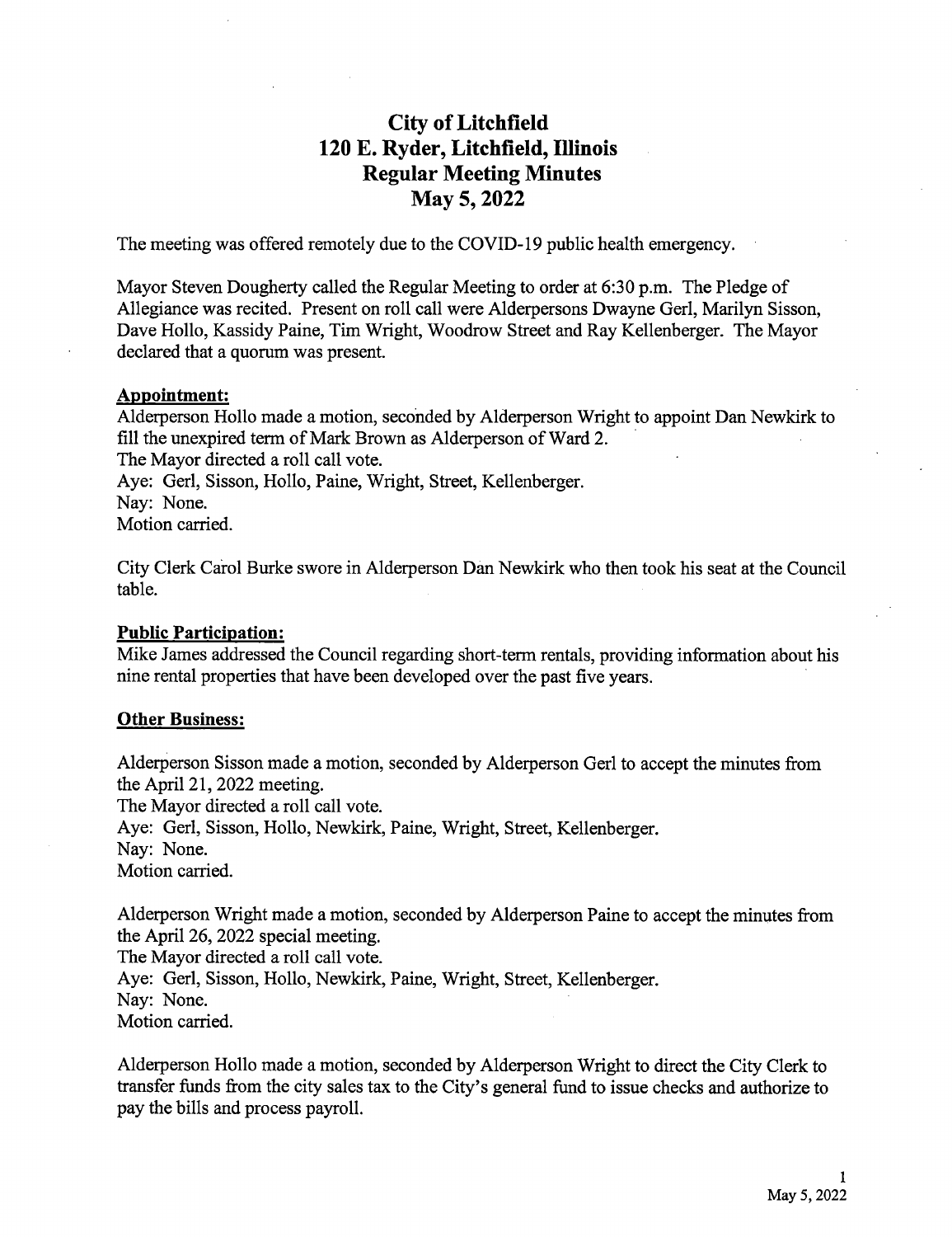The Mayor directed a roll call vote. Aye: Gerl, Sisson, Hollo, Newkirk, Paine, Wright, Street, Kellenberger. Nay: None. Motion carried.

## New Business:

## Lake:

Alderperson Hollo made a motion, seconded by Alderperson Newkirk to approve the 2023 Lease Agreement and Rules and Regulations for the Bi-Centennial Campground Seasonal Camping. The Mayor directed a roll call vote.

Aye: Gerl, Sisson, Hollo, Newkirk, Paine, Wright, Street, Kellenberger. Nay: None. Motion carried.

Alderperson Hollo made a motion, seconded by Alderperson Newkirk to approve the proposal from Workman Communications Group in the amount not to exceed \$10,000 for the Eagle Ridge Subdivision Marketing Plan. Alderperson Paine made several comments and suggestions regarding the marketing plan. City Administrator Flannery explained that this proposal was to set a foundation for future marketing and that the properties would be listed with a realtor in the future.

The Mayor directed a roll call vote.

Aye: Gerl, Sisson, Hollo, Newkirk, Wright, Street, Kellenberger. Nay: None. Abstain: Paine. Motion carried.

# Wastewater Treatment:

Alderperson Gerl made a motion, seconded by Alderperson Kellenberger to approve pay request #7 from Korte Luitjohan for the amount of \$11,313.65 for work done on the Wastewater Treatment Facility's Chemical Feed Improvement Project and authorize the City Clerk to issue a check.

The Mayor directed a roll call vote.

Aye: Gerl, Sisson, Hollo, Newkirk, Paine, Wright, Street, Kellenberger.

Nay: None.

Motion carried.

Alderperson Gerl made a motion, seconded by Alderperson Wright to approve change order #2 in the amount of \$5,554 for work done on the Wastewater Treatment Facility's Chemical Feed Improvement Project and authorize the Mayor to sign the change order.

The Mayor directed a roll call vote.

Aye: Gerl, Sisson, Hollo, Newkirk, Paine, Wright, Street, Kellenberger. Nay: None. Motion carried.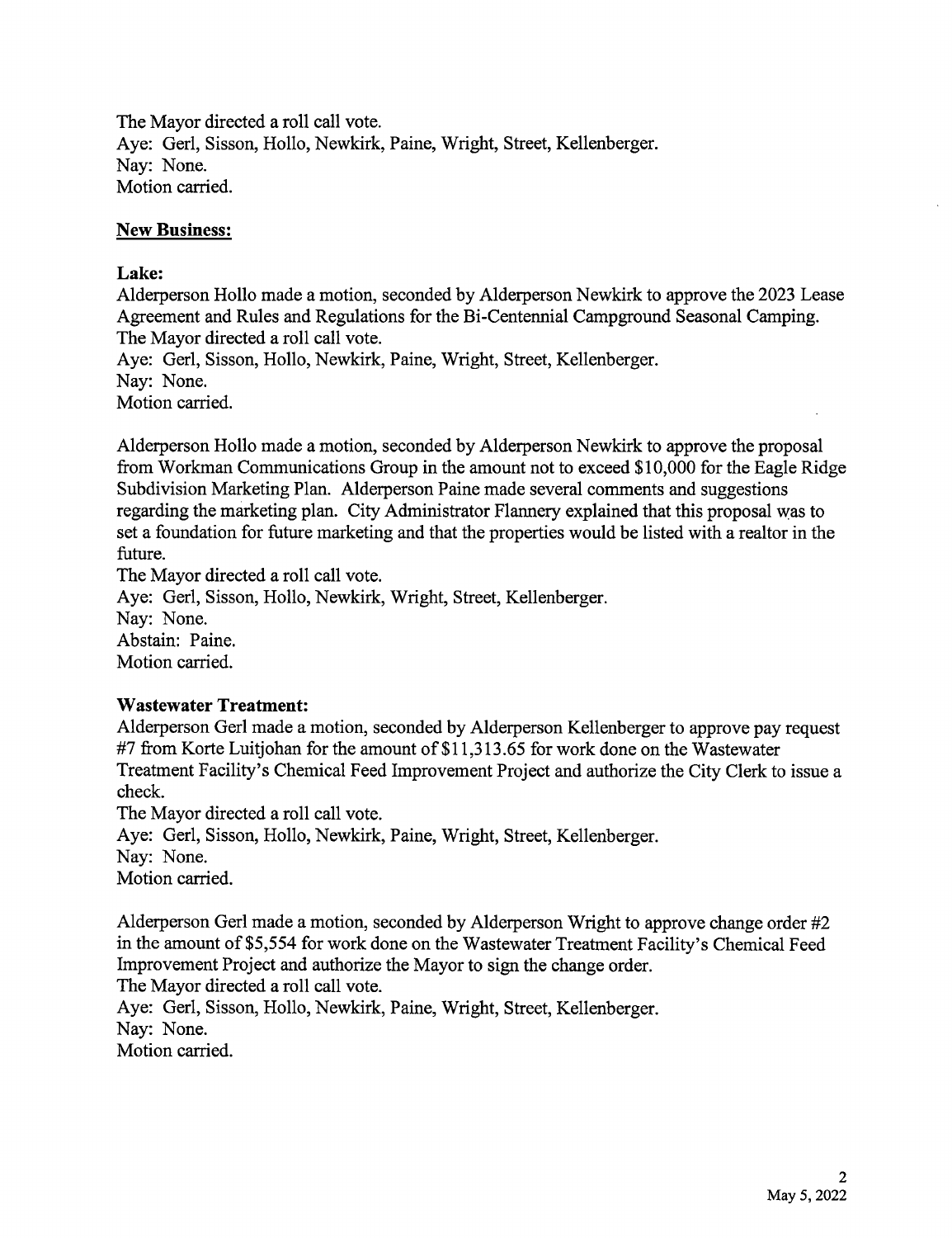## City Clerk/Finance:

Alderperson Gerl made a motion, seconded by Alderperson Sisson to approve an agreement with Civic Systems, LLC for miExcel GL and Treasurer's Report for an amount not to exceed \$4,975 and authorize the Mayor to sign the agreement.

The Mayor directed a roll call vote.

Aye: Gerl, Sisson, Hollo, Newkirk, Paine, Wright, Street, Kellenberger.

Nay: None.

Motion carried.

## Ambulance:

Alderperson Paine made a motion, seconded by Alderperson Wright to purchase a Stryker Power Load System to be installed in Ambulance 817 at an estimated cost of \$30,749.08 and authorize the City Clerk to issue a check upon satisfactory completion.

The Mayor directed a roll call vote.

Aye: Gerl, Sisson, Hollo, Newkirk, Paine, Wright, Street, Kellenberger.

Nay: None.

Motion carried.

## Streets:

Alderperson Paine made a motion, seconded by Alderperson Gerl to approve pay request #1 from Rooter's American Maintenance for \$40,896.31 for work performed at the intersection of Jackson and Hauser and authorize the City Clerk to issue a check contingent on Engineer's approval.

The Mayor directed a roll call vote.

Aye: Gerl, Sisson, Hollo, Newkirk, Paine, Wright, Street, Kellenberger.

Nay: None.

Motion carried.

Alderperson Paine made <sup>a</sup> motion, seconded by Alderperson Hollo to approve the creation of a handicap accessible parking spot on the north end of the 400 block on N. State Street on the west side. City Administrator Flannery said that the current first parking spot would be striped and the second would be a handicapped spot for parking.

The Mayor directed a roll call vote.

Aye: Gerl, Sisson, Hollo, Newkirk, Paine, Wright, Street, Kellenberger.

Nay: None.

Motion carried.

Alderperson Paine made a motion, seconded by Alderperson Kellenberger to purchase a Toro Z Master 6000 Mower Model #72967 for \$13,716.07 Via Source well from Nail's Power Equipment, Litchfield, IL and authorize the City Clerk to issue <sup>a</sup> check upon satisfactory delivery.

The Mayor directed a roll call vote.

Aye: Gerl, Sisson, Hollo, Newkirk, Paine, Wright, Street, Kellenberger. Nay: None.

Motion carried.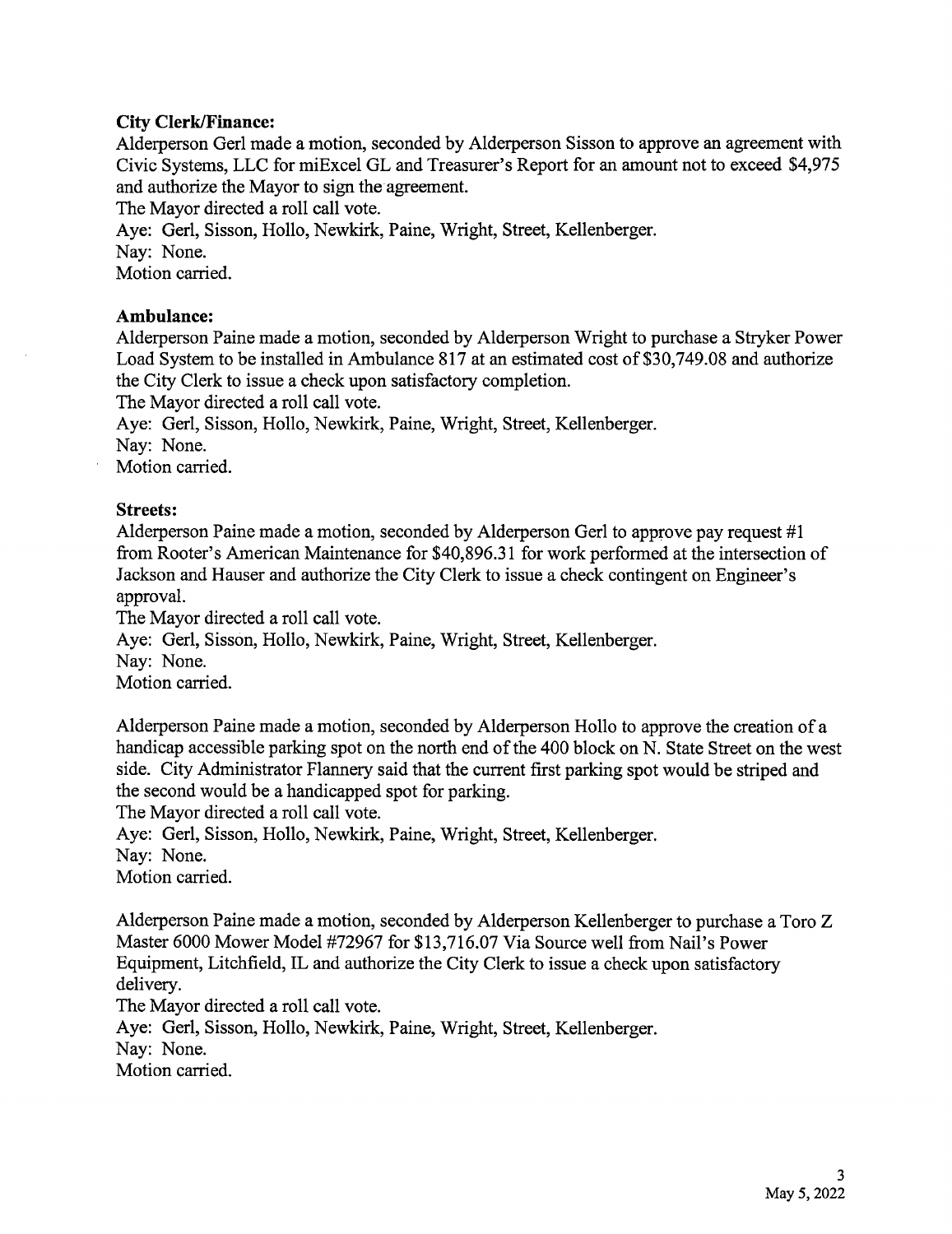# Police:

Alderperson Wright made a motion, seconded by Alderperson Gerl to approve the purchase and installation of seven( 7) ProDesk 400 G6 desktop computers, software and display adapters from Zobrio for \$9,080.33.

The Mayor directed a roll call vote.

Aye: Gerl, Sisson, Hollo, Newkirk, Paine, Wright, Street, Kellenberger. Nay: None. Motion carried.

# Economic Development:

Alderperson Kellenberger made a motion, seconded by Alderperson Gerl to approve the Downtown Facade Grant application submitted by Mr. Richard Blatter of Kingdom Auto for the property located at 219 West Union Avenue for an amount not to exceed \$2, 500 contingent upon the Building Department granting final approval of materials used and work completed and to authorize the City Clerk to issue a check.

The Mayor directed a roll call vote.

Aye: Gerl, Sisson, Hollo, Newkirk, Paine, Wright, Street, Kellenberger.

Nay: None.

Motion carried.

# Administration:

Discussion was held regarding short-term rentals. Mayor Dougherty stated that there is a need for an ordinance to provide guidelines for short-term rentals, mentioning that those currently being operated are commercial properties in residential areas. He also remarked that these rentals should be subject to the same local tax and inspections as the hotels in town. City Attorney Hantla indicated he is working on <sup>a</sup> draft of an ordinance. He said the ordinance would define rentals, inspections, and lay some ground rules for any short-term rental. Alderperson Paine commented that it might be a good idea to also require an annual inspection for long term rental properties. Fire Chief Holomy indicated that the fire department has limited access to places of residence without landlord permission. No action was taken.

# Executive Session:

Alderperson Sisson made a motion, seconded by Alderperson Hollo to Enter into Executive Session, as allowed under the Illinois Open Meetings Act, as found in Chapter <sup>5</sup> of the Illinois Compiled Statutes, Section 120, to address these certain and restricted items:

The appointment, employment, compensation, discipline, performance or dismissal of specific employees of the public body..."  $(5ILCS 120/2(2)(C)(1)$ .

The Mayor directed a roll call vote. Aye: Gerl, Sisson, Hollo, Newkirk, Paine, Wright, Street, Kellenberger. Nay: None. Motion carried.

Executive Session was entered into at 7:15 p.m.